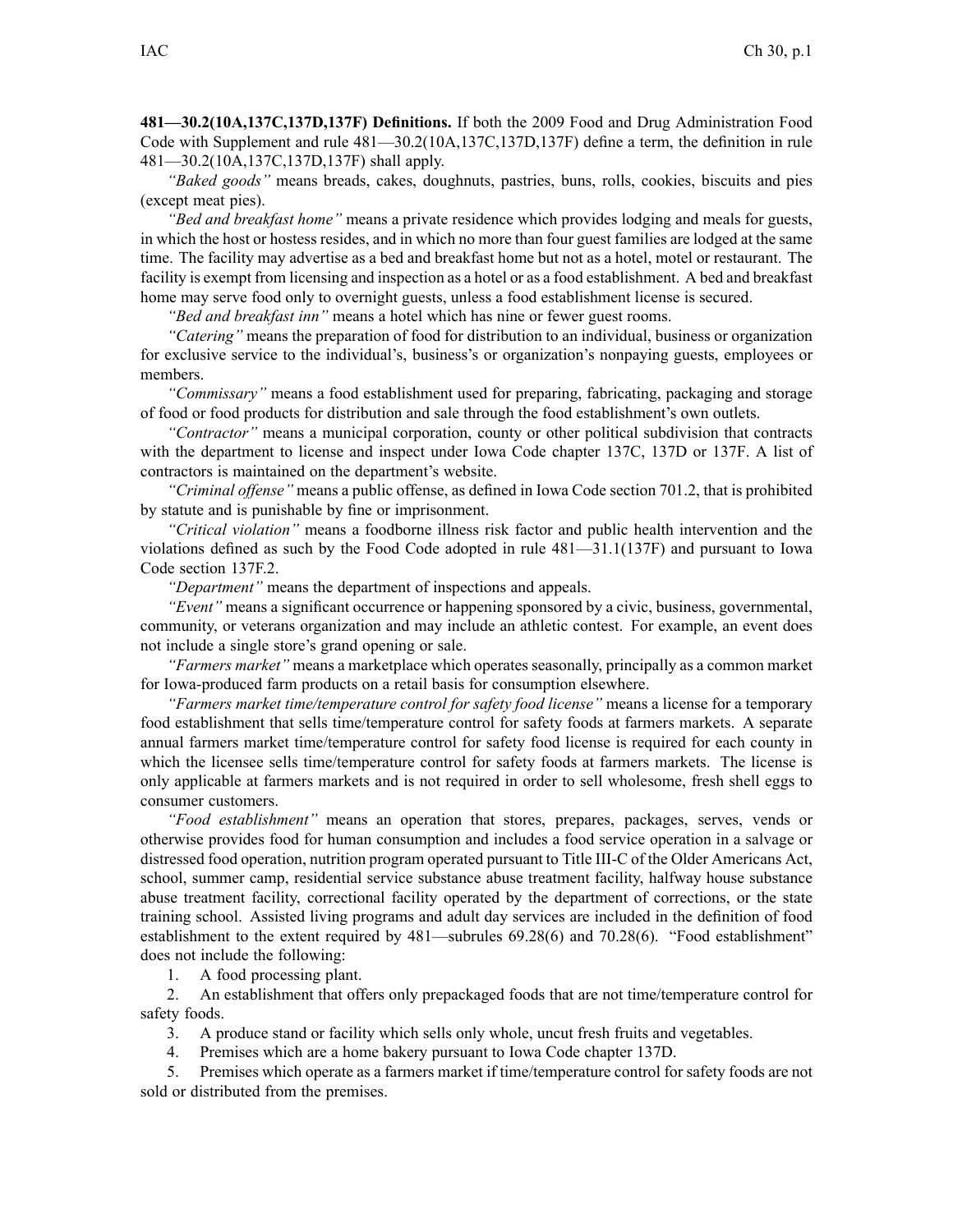6. Premises of <sup>a</sup> residence in which food that is not <sup>a</sup> time/temperature control for safety food is sold for consumption off the premises to <sup>a</sup> consumer customer, if the food is labeled to identify the name and address of the person preparing the food and the common name of the food. This exception does not apply to resale goods. This exception applies only to sales made from the residence in person and does not include mail order or Internet sales.

7. A kitchen in <sup>a</sup> private home where food is prepared or stored for family consumption or in <sup>a</sup> bed and breakfast home.

8. A private home or private party where <sup>a</sup> personal chef or hired cook is providing food preparation services to <sup>a</sup> client and the client's nonpaying guests.

9. A private home that receives catered or home-delivered food.

10. Child day care facilities and other food establishments located in hospitals or health care facilities that serve only patients and staff and are subject to inspection by other state agencies or divisions of the department.

11. Supply vehicles or vending machine locations.

12. Establishments that are exclusively engaged in the processing of meat and poultry and are licensed pursuan<sup>t</sup> to Iowa Code section [189A.3](https://www.legis.iowa.gov/docs/ico/section/189A.3.pdf).

13. The following premises, provided they are exclusively engaged in the sale of alcoholic beverages in <sup>a</sup> prepackaged form:

 $\bullet$  Premises covered by <sup>a</sup> current Class "A" beer permit, including <sup>a</sup> Class "A" native beer permit as provided in Iowa Code chapter [123](https://www.legis.iowa.gov/docs/ico/chapter/123.pdf);

● Premises covered by <sup>a</sup> current Class "A" wine permit, including <sup>a</sup> Class "A" native wine permit as provided in Iowa Code chapter [123](https://www.legis.iowa.gov/docs/ico/chapter/123.pdf); and

●Premises of <sup>a</sup> manufacturer of distilled spirits under Iowa Code chapter [123](https://www.legis.iowa.gov/docs/ico/chapter/123.pdf).

14. Premises or operationsthat are exclusively engaged in the processing of milk and milk products, are regulated by Iowa Code section [192.107](https://www.legis.iowa.gov/docs/ico/section/192.107.pdf), and have <sup>a</sup> milk or milk products permit issued by the department of agriculture and land stewardship.

15. Premises or operations that are exclusively engaged in the production of shell eggs, are regulated by Iowa Code section [196.3](https://www.legis.iowa.gov/docs/ico/section/196.3.pdf), and have an egg handler's license.

16. The premises of <sup>a</sup> residence in which honey is stored; prepared; packaged, including by placement in <sup>a</sup> container; or labeled or from which honey is distributed.

17. Premises regularly used by <sup>a</sup> nonprofit organization which engages in the serving of food on the premises as long as the nonprofit organization does not exceed the following restrictions:

● The nonprofit organization serves food no more than one day per calendar week and not on two or more consecutive days;

● Twice per year, the nonprofit organization may serve food to the public for up to three consecutive days; and

● The nonprofit organization may use the premises of another nonprofit organization not more than twice per year for one day to serve food.

*"Food processing plant"* means <sup>a</sup> commercial operation that manufactures, packages, labels orstores food for human consumption and does not provide food directly to <sup>a</sup> consumer. "Food processing plant" does not include any of the following:

1. The following premises, provided they are exclusively engaged in the sale of alcoholic beverages in <sup>a</sup> prepackaged form:

 $\bullet$  Premises covered by <sup>a</sup> current Class "A" beer permit, including <sup>a</sup> Class "A" native beer permit as provided in Iowa Code chapter [123](https://www.legis.iowa.gov/docs/ico/chapter/2017/123.pdf);

● Premises covered by <sup>a</sup> current Class "A" wine permit, including <sup>a</sup> Class "A" native wine permit as provided in Iowa Code chapter [123](https://www.legis.iowa.gov/docs/ico/chapter/2017/123.pdf); and

●Premises of <sup>a</sup> manufacturer of distilled spirits under Iowa Code chapter [123](https://www.legis.iowa.gov/docs/ico/chapter/2017/123.pdf).

2. The premises of <sup>a</sup> residence in which honey is stored; prepared; packaged, including by placement in <sup>a</sup> container; or labeled or from which honey is distributed.

3. Premises or operations that are exclusively engaged in the processing of meat and poultry and are licensed pursuan<sup>t</sup> to Iowa Code section [189A.3](https://www.legis.iowa.gov/docs/ico/section/2017/189A.3.pdf).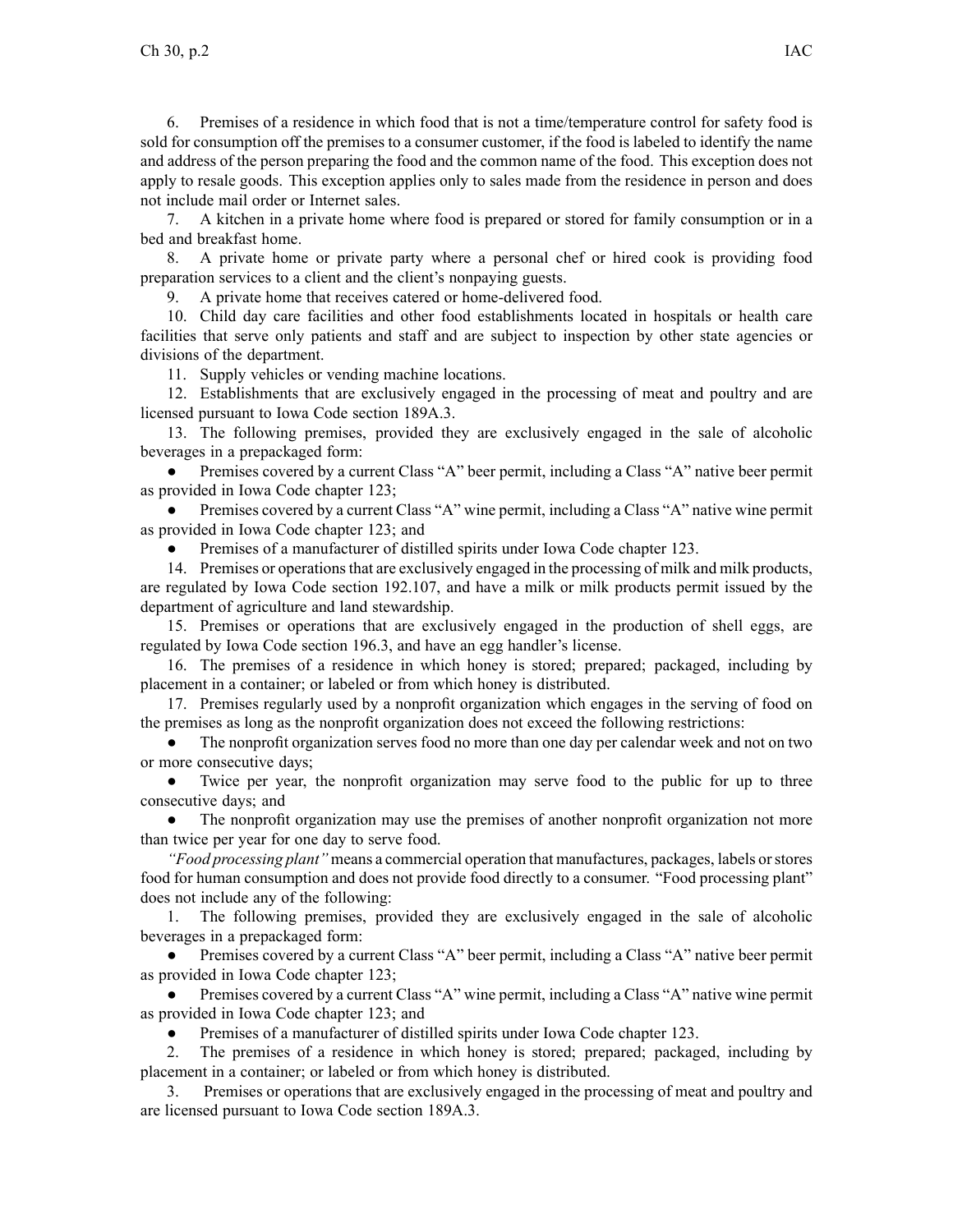4. Premises or operations that are exclusively engaged in the processing of milk or milk products, are regulated by Iowa Code section [192.107](https://www.legis.iowa.gov/docs/ico/section/2017/192.107.pdf), and have <sup>a</sup> milk or milk products permit issued by the department of agriculture and land stewardship.

5. Premises or operations that are exclusively engaged in the production of shell eggs, are regulated by Iowa Code section [196.3](https://www.legis.iowa.gov/docs/ico/section/2017/196.3.pdf), and have an egg handler's license.

*"Food service establishment"* means <sup>a</sup> food establishment where food is prepared or served for individual portion service intended for consumption on the premises or is subject to Iowa sales tax as provided in Iowa Code section [423.3](https://www.legis.iowa.gov/docs/ico/section/423.3.pdf).

*"Home bakery"* means <sup>a</sup> business on the premises of <sup>a</sup> residence that is operating as <sup>a</sup> home-based bakery where baked goods are prepared for consumption elsewhere. Annual grosssales of these products cannot exceed \$35,000. "Home bakery" does not include:

1. A food establishment;

2. A food processing plant;

3. A residence where food is prepared to be used or sold by churches, fraternal societies, or charitable, civic or nonprofit organizations;

4. A residence that prepares or distributes honey;

5. A residence that distributes shell eggs;

6. A residence that prepares foods that are not time/temperature control for safety foods for sale at <sup>a</sup> farmers market; or

7. A residence that prepares baked goods that are not time/temperature control for safety foods sold directly from the residence. This exception does not apply to resale goods. This exception applies only to sales made from the residence in person and does not include mail order or Internet sales.

*"Hotel"* means any building equipped, used or advertised to the public as <sup>a</sup> place where sleeping accommodations are rented to temporary or transient guests.

*"License holder"* means an individual, corporation, partnership, governmental unit, association or any other entity to whom <sup>a</sup> license was issued under Iowa Code chapter [137C](https://www.legis.iowa.gov/docs/ico/chapter/137C.pdf), [137D](https://www.legis.iowa.gov/docs/ico/chapter/137D.pdf) or [137F](https://www.legis.iowa.gov/docs/ico/chapter/137F.pdf).

*"Mobile food unit"* means <sup>a</sup> food establishment that is self-contained, with the exception of grills and smokers, and readily movable, which either operates up to three consecutive days at one location or returns to <sup>a</sup> home base of operation at the end of each day.

*"Personal chef"* or *"hired cook"* means a person who provides food preparation services in a private home or at a private party for a client and the client's nonpaying guests. "Personal chef" or "hired cook" does not include <sup>a</sup> person who provides the ingredients intended to be used in food preparation.

*"Pushcart"* means <sup>a</sup> non-self-propelled vehicle food establishment limited to serving foods that are not time/temperature control for safety foods or commissary-wrapped foods maintained at proper temperatures or precooked foods that require limited assembly, such as frankfurters.

*"Retail food establishment"* means <sup>a</sup> food establishment that sells to consumer customers food or food products intended for preparation or consumption off the premises.

*"Revoke"* means to void or annul by recalling or withdrawing <sup>a</sup> license issued under Iowa Code chapter [137C](https://www.legis.iowa.gov/docs/ico/chapter/137C.pdf), [137D](https://www.legis.iowa.gov/docs/ico/chapter/137D.pdf) or [137F](https://www.legis.iowa.gov/docs/ico/chapter/137F.pdf). The entire application process, including the paymen<sup>t</sup> of applicable license fees, must be repeated to regain <sup>a</sup> valid license following <sup>a</sup> revocation.

*"Suspend"* means to render <sup>a</sup> license issued under Iowa Code chapter [137C](https://www.legis.iowa.gov/docs/ico/chapter/137C.pdf), [137D](https://www.legis.iowa.gov/docs/ico/chapter/137D.pdf), or [137F](https://www.legis.iowa.gov/docs/ico/chapter/137F.pdf) invalid for <sup>a</sup> period of time, with the intent of resuming the validity of <sup>a</sup> license at the end of that period.

*"Temporary food establishment"* means <sup>a</sup> food establishment that operates for <sup>a</sup> period of no more than 14 consecutive days in conjunction with <sup>a</sup> single event.

*"Time/temperature control for safety food"* means <sup>a</sup> food that requires time and temperature controls for safety to limit pathogenic microorganism growth or toxin formation.

*"Transient guest"* means an overnight lodging gues<sup>t</sup> who does not intend to stay for any permanen<sup>t</sup> length of time. Any gues<sup>t</sup> who rents <sup>a</sup> room for more than 31 consecutive days is not classified as <sup>a</sup> transient guest.

*"Unattended food establishment"* means an operation that provides packaged foods or whole fruit using an automated paymen<sup>t</sup> system and has controlled entry not accessible by the general public.